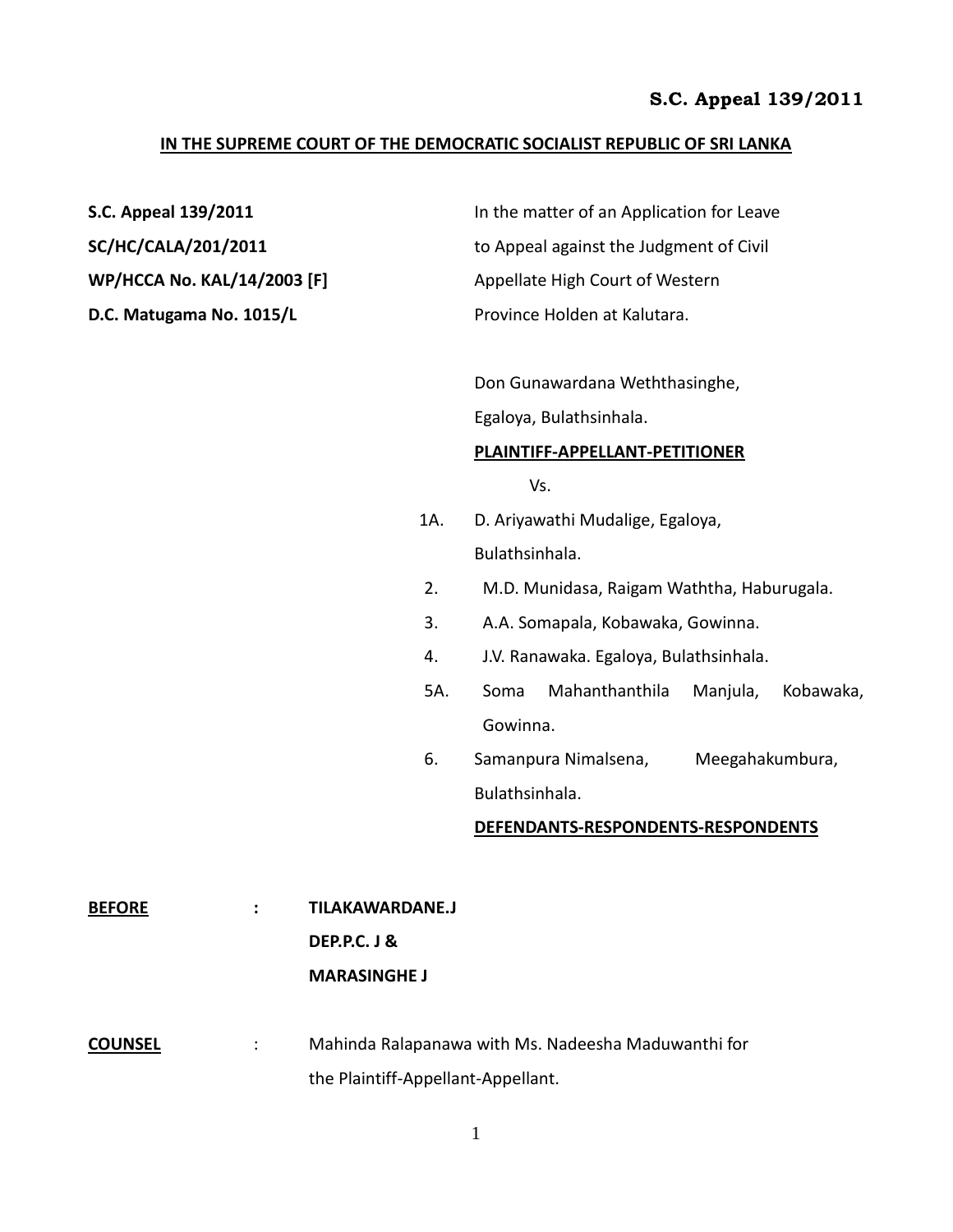Uditha Egalahewa, P.C., with Ranga Dayananda instructed by Ms. Lilanthi de Silva for the 1A and 3<sup>rd</sup> Defendants-Respondents-Respondents

**ARGUED ON** : 13.06.2013

**DECIDED ON : 18.11.2013** 

## **TILAKAWARDANE.J**

The Appellant has sought Leave to Appeal from the decision of Judgment of the Civil Appellate High Court of Kalutara dated 03.05.2011 whereby the Civil Appellate High Court dismissed the Appeal of the Appellant.

This Court granted Special Leave to Appeal on 28.09.2011 on the following two questions of law as indicated in paragraph 23 of the Petition dated 13.06.2011: -

- (1) Is the judgment of the District Court of Matugama Case bearing No. 1015/P supported by the evidence placed before the said Court?
- (2) If the said judgment is supported by the evidence placed before Court, should the judgment of the District Court be affirmed?

The two questions set out above would encapsulate the essence and substance of the case and in order to give a correct decision on the matter, it may involve re-agitating a point already decided.

The Plaintiff-Appellant-Appellant [hereinafter referred to as the Appellant] has instituted an action in the District Court of Matugama seeking to partition Lot No. 4 of a land known as Egallawedeniya which is marked A and depicted in the Partition Plan No. 119 prepared by H.D. Perera, Licensed Surveyor which was in extent 3 Roods and 10.31 Perches.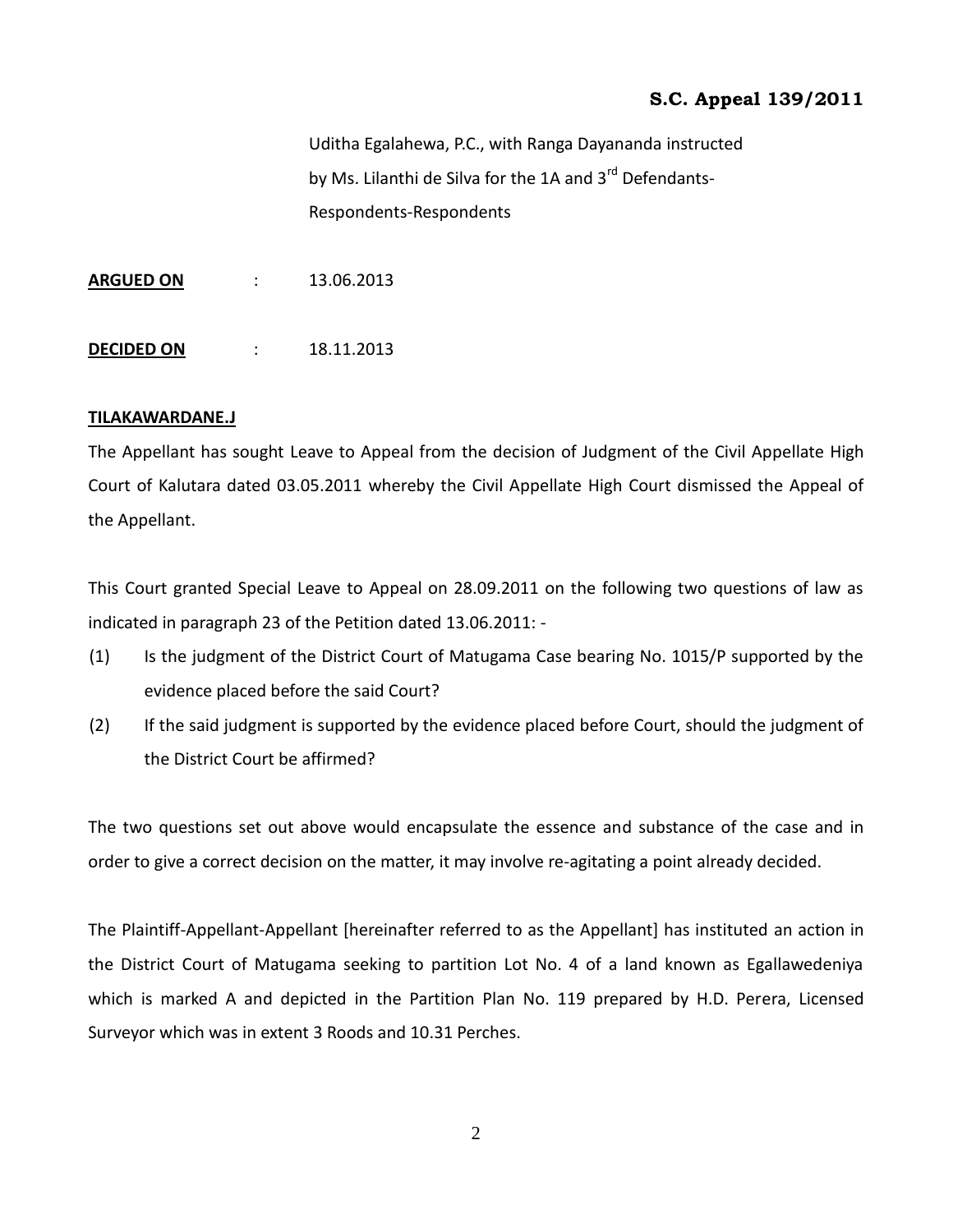This Court accepts the plan prepared subsequent to the decree of partition held by the Learned Judge of the District Court of Kalutara bearing No.28363. There appears to be no dispute with regards to the allotted partition of the corpus, whereby  $2/3^{rd}$  of the land was allotted to Dona Louisa Edirimanna Hamine and the remaining  $1/3^{rd}$  to Kalutara Muhandiramge Misilin Rodrigo, which was claimed by the 4<sup>th</sup> Defendant – Respondent, and she was granted 1/3<sup>rd</sup> share of the corpus which is not challenged.

Both parties have contended that the Honorable Judges of the Civil Appellate High Court Holden in Kalutara, in their Judgment dated 03.05. 2011 wrongly dismissed the Appeal of the Appellant who challenged the allotment of 15 perches of the corpus to the  $3<sup>rd</sup>$  Defendant-Respondent (herein after referred to as the 3<sup>rd</sup> Respondent). In the Judgment, the High Court Judges had allotted  $1/3^{rd}$ undivided share to the Appellant,  $1/3^{rd}$  undivided share to the 1A Respondent including the transfer of the land according to his soil rights, 15 Perches from the northern side with road frontage to the  $3^{rd}$ Respondent and  $1/3^{rd}$  undivided share to the 4<sup>th</sup> Defendant- Respondent (herein after referred to as the 4<sup>th</sup> Respondent) and had, therefore, erred in fact and made a perverse finding as the total of the shares exceeded the extent of the corpus by 15 perches.

The Appellant's Counsel correctly asserted that the allotments of shares are inaccurate. Accordingly, the Judgment of the Civil Appellate High Court dated 03.05. 2011 has to be set aside and having considered these facts this Court sets aside the said judgment.

The partition action was filed by the Plaintiff-Appellant and there was no dispute with regard to the identity of the corpus.

It has further been accepted by the parties that the predecessor in title of the Plaintiff, Don Ilian Somapala Ranawaka, by Deed No 169 dated 03.06.1979 attested by W. Wimalasena, was only entitled to 1/3<sup>rd</sup> share of the undivided portion of the corpus and by virtue of Deed bearing No. 67 dated 16.05.1953 attested by Cholmondeley de Fonseka Gunawardana, Notary Public from Dona Louisa Edirimanna Hamine, she transferred the other half of her 2/3 share of land by virtue of Deed bearing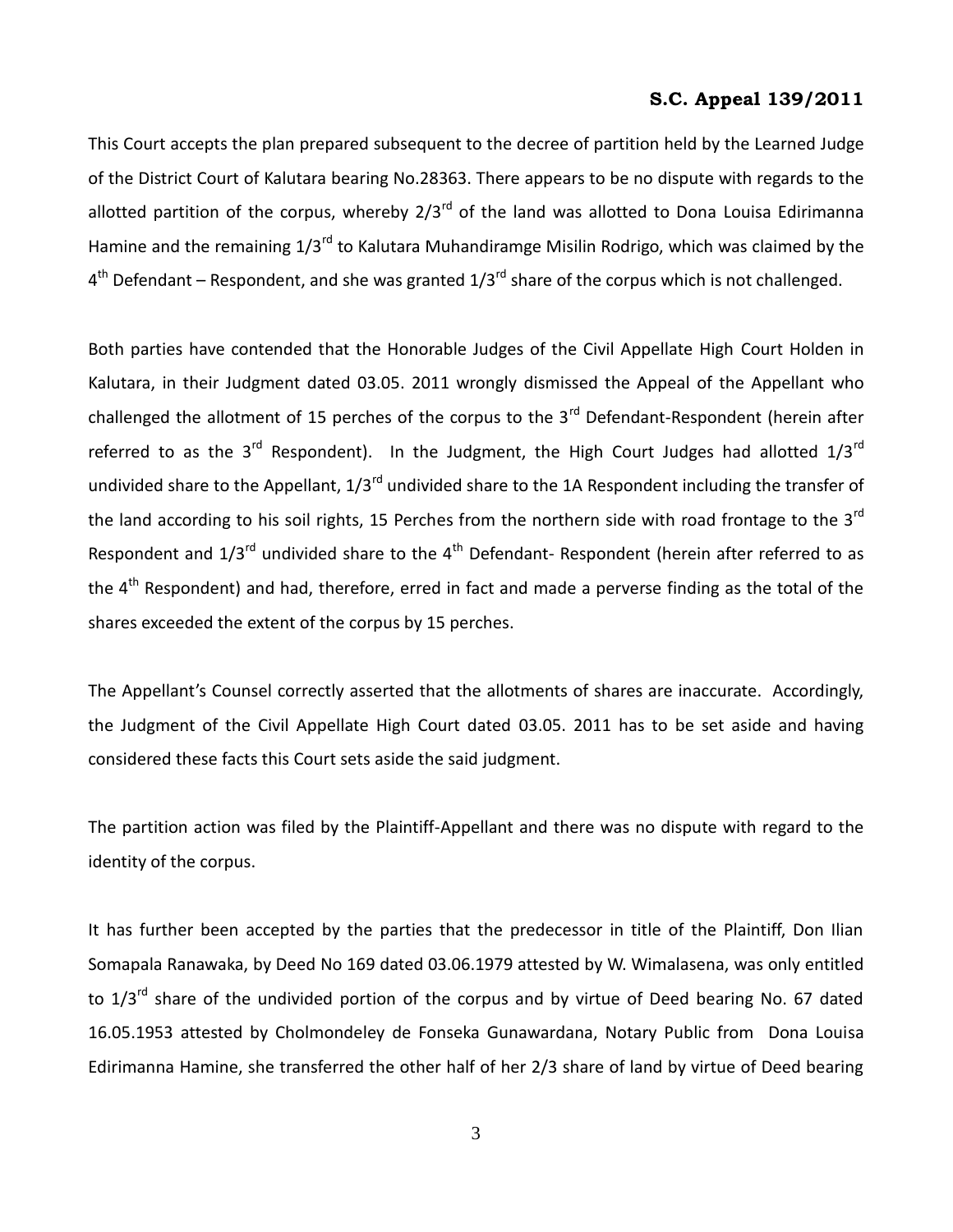No. 66 dated 18.05.1953 prepared by the same Notary Public to the deceased to the 1<sup>st</sup> Defendant-Respondent-Respondent, was Don Moses Herman Ranawaka Appuhamy. After his demise, D. Ariyawathi Mudalige, the 1A Defendant-Respondent-Respondent [hereinafter referred to as 1A Respondent] was substituted in the place of the  $1<sup>st</sup>$  Defendant-Respondent-Respondent.

Parties also concede unequivocally that the corpus that relates to this partition action was described in the Schedule to the Plaint as set out in the action instituted by the Plaintiff dated 09.07.1982. Parties have also agreed that the corpus is depicted in the Preliminary Plan No. 1045 dated 22.10.1982 marked as X, prepared by Athulathmudali, Licensed Surveyor in the District Court of Matugama bearing Case No. P/1015. This Plan was admittedly prepared by reference to a partition of Lot A of Egallawedeniya being Lot 4 in Plan No. 119 dated 18.07.1953 prepared by H.D. Perera, Licensed Surveyor that had been obtained from the records in D.C. Kalutara Case No. 28363. The vendor in this case was Don Ilian Somapala Ranawaka who was admittedly entitled to  $1/3^{rd}$  share of the undivided corpus in this case. They also admitted that the buildings in Lot 1 of the said Plan marked 1, 2, 3, 4 and 5 were allotted to the  $1<sup>st</sup>$  Defendant and the buildings 6 and 7 were allotted to the Plaintiff-Appellant. Neither the 1<sup>st</sup> Defendant's allocation of  $1/3^{rd}$  share nor the 4<sup>th</sup> Defendant's allocation of  $1/3^{rd}$  share of the corpus was disputed.

Parties have accepted that the only question to be determined in this case pertains to the allocation that has been made to the Plaintiff-Appellant. Indeed, the main facts in this case are not disputed. It is agreed that the undivided portion of the said corpus was transferred first by the Agreement to Sell bearing No. 674 marked as P7 prepared by W.S.D. Fonseka and in a formal transfer, the vendor admittedly executed a Deed of Sale bearing Deed No. 169 marked as P8 attested by W.S.D. Fonseka on 08.03.1979. The gravamen of the arguments in this case pertains to the question of what rights and what share the vendor, Don Ilian Somapala Ranawaka possessed to transfer by the Agreement to Sell: P7 and the Deed of Sale: P8, to Don Goonewardane Wettasinghe, the vendee, the Plaintiff- Appellant.

In this context, a thorough examination of the words contained in P7 and P8 is necessary. It is to be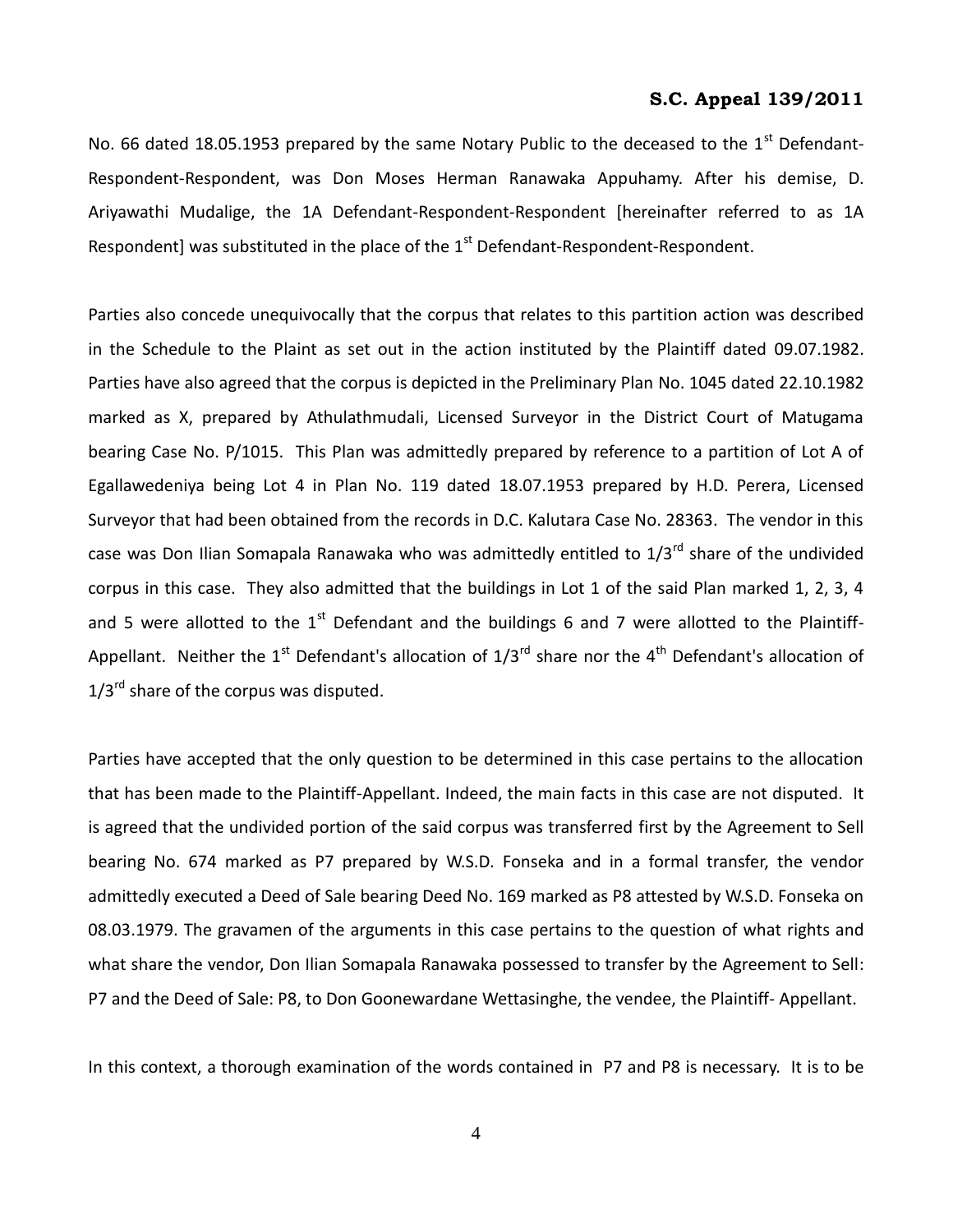noted that at this time the corpus, which is the subject matter of this case, was undivided and a partition was sought by the case brought before the District Court of Matugama bearing No. 518/P. The Appellant's contention was that in terms of the words contained in P8 on 03.06.1979, by P8 he was allotted, he said "මට අයිතිවෙන සියලුම අයිතිවාසිකම්" where the vendor refers to the transferred share as being part of the land depicted and partitioned as Lot 4 set out in Plan No. 119 dated 18.07.1953. In his submissions he provides us with reasons for his entitlement, and challenged the  $3<sup>rd</sup>$  Respondent. The translation of the document 3VI of page 337 is as follows:

> *In the Western Province, the District of Kalutara, in Pasdun Korale, in Gangaboda Pattu the 4th lot of the land of Egallawe Deniya; situated in Bulathsinhala; is surrounded by the main road and Land No 3 from the North, the Lot B of the land of Egallawe Deniya from the East, the land of Agallawe Deniya owned by A. P. Fernando from the South, the Lot 2 and 3 of this land from the West, and encompasses 3.0 Roods and 10.31 Perches.*

> *This land as per the Promise to Sale No. 674 as certified by Notary Public of Bulathsinhala, Ms. Malani Fonseka, as per the Sale of Title No. 169 as certified by Notary Public of Bulathsinhala, W. Wimalasena, includes a building built by me on the right hand side and excluding such building and my share from the right hand side, there is a balance share of undivided 15 Perches land and its trees and fruits facing the main road of 18 feet in the North.*

This claim preferred by the  $3<sup>rd</sup>$  Respondent, which was challenged by the Appellant, was through a Deed of Conveyance bearing No.304 prepared by W. Wimalasena dated 22.7.1988 produced as 3V1. It is the Appellant's argument that as the entirety of the share that the vendor 'Don Illian Somapala Ranawaka' would have been entitled to by the Partition Case bearing No. 518/P, which was pending at the time, was transferred by P8 to Don Gunawardana Weththasinghe who was the predecessor in title of the Appellant. The 3<sup>rd</sup> Respondent could not have been given any share in this land nor was there any share left to be transferred through the Deed bearing No. 304 marked 3V1, on which the  $3<sup>rd</sup>$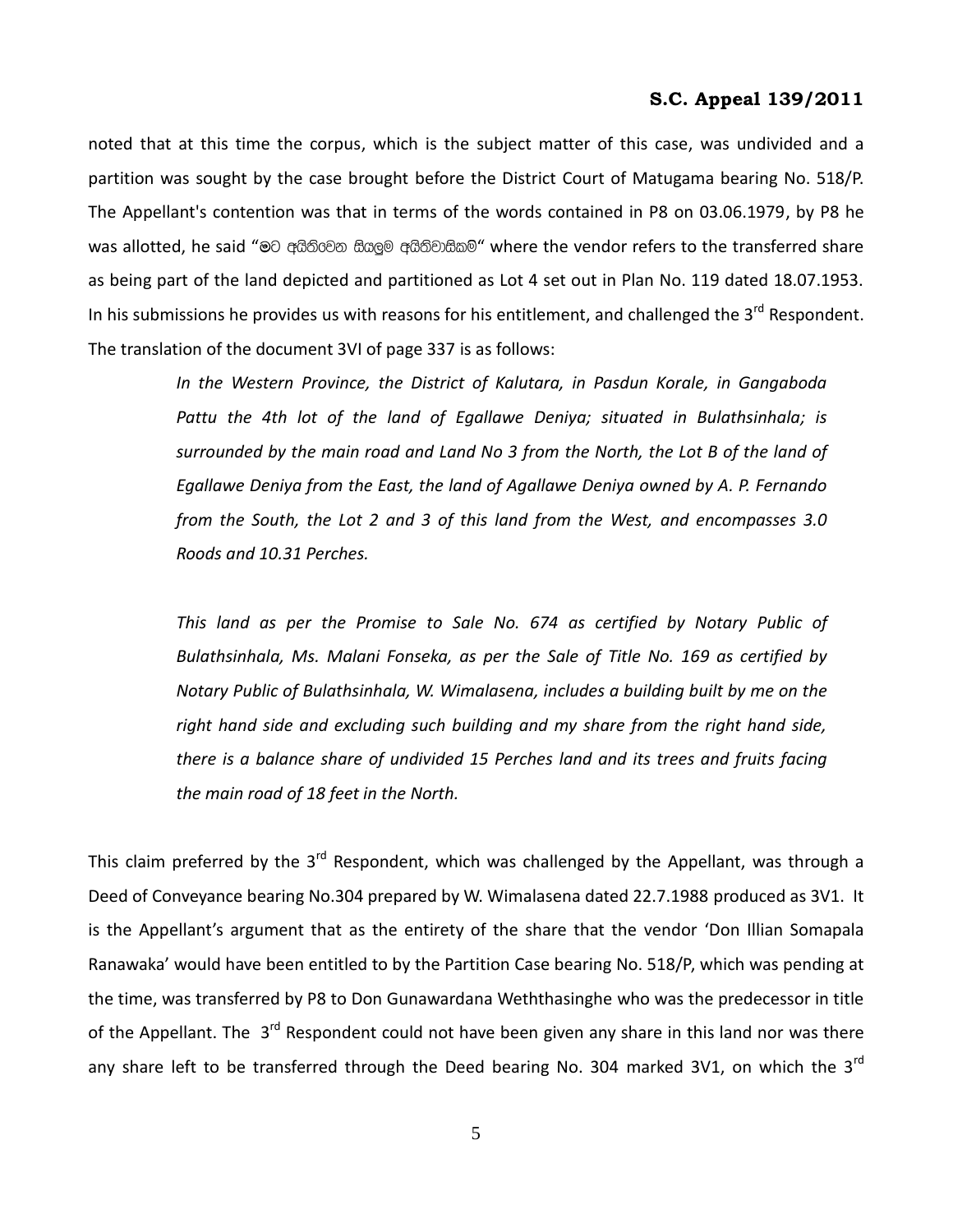Respondent relied.

It is also to be noted that the Partition Action bearing No. 518/P was withdrawn and no decree was entered subsequently and it was settled. On the admission of all parties to this case, the same vendor Don Ilian Somapala Ranawaka who purported to transfer all his rights in P8 was only entitled to 1/3<sup>rd</sup> of the corpus; he had no claim to any rights to the land which exceeded his share and therefore, he could not have transferred the 15 perches to the 3<sup>rd</sup> Respondent.

This court is of the opinion that deeds P8 and 3VI require appropriate interpretation. It is clear to this Court that the intent of the vendor was to transfer a land which was a part of a larger land of 3 Roods and 10.31 Perches and P8, the Deed on which the Appellant claimed and 3V1 on which the  $3^{rd}$ Respondent claimed was the same land, as it referred to the same allotment of Lot 4 and the same boundaries which was the entirety of the land allotted to Don Ilian Somapala Ranawaka. Yet this was not challenged during the submissions. All rights, title and interest he acquired through the partition case, were transferred to Don Gunawardana Weththasinghe the Appellant while the partition case was pending, by documents P7 and P8 referred to above. So Don Ilian Somapala Ranawaka had no rights left to transfer at the time he wrote 3V1 to the  $3<sup>rd</sup>$  Respondent.

Hence, it must be noted that the partition decree had not been entered into at the time of transfer by P8. Therefore, it was incumbent upon the 3<sup>rd</sup> Defendant-Respondent to prove that the vendor Don Ilian Somapala Ranawaka retained, reserved or kept back a portion of the land within that corpus when he divested himself of the land referred to in P8.

This Court is of the view that the clauses relevant to the transfer explicitly states in Deed P8 dated 03.06.1979 that the vendor is transferring the shares that devolved on him in the partition case and he had not reserved any right, title and interest of that allotment to himself. Therefore, having freed himself of all rights devolved on him of this 1/3<sup>rd</sup> share that he was admittedly entitled to, he could not have thereafter transferred 15 Perches by 3V1 through the Deed bearing No. 169 to the 3<sup>rd</sup>

6